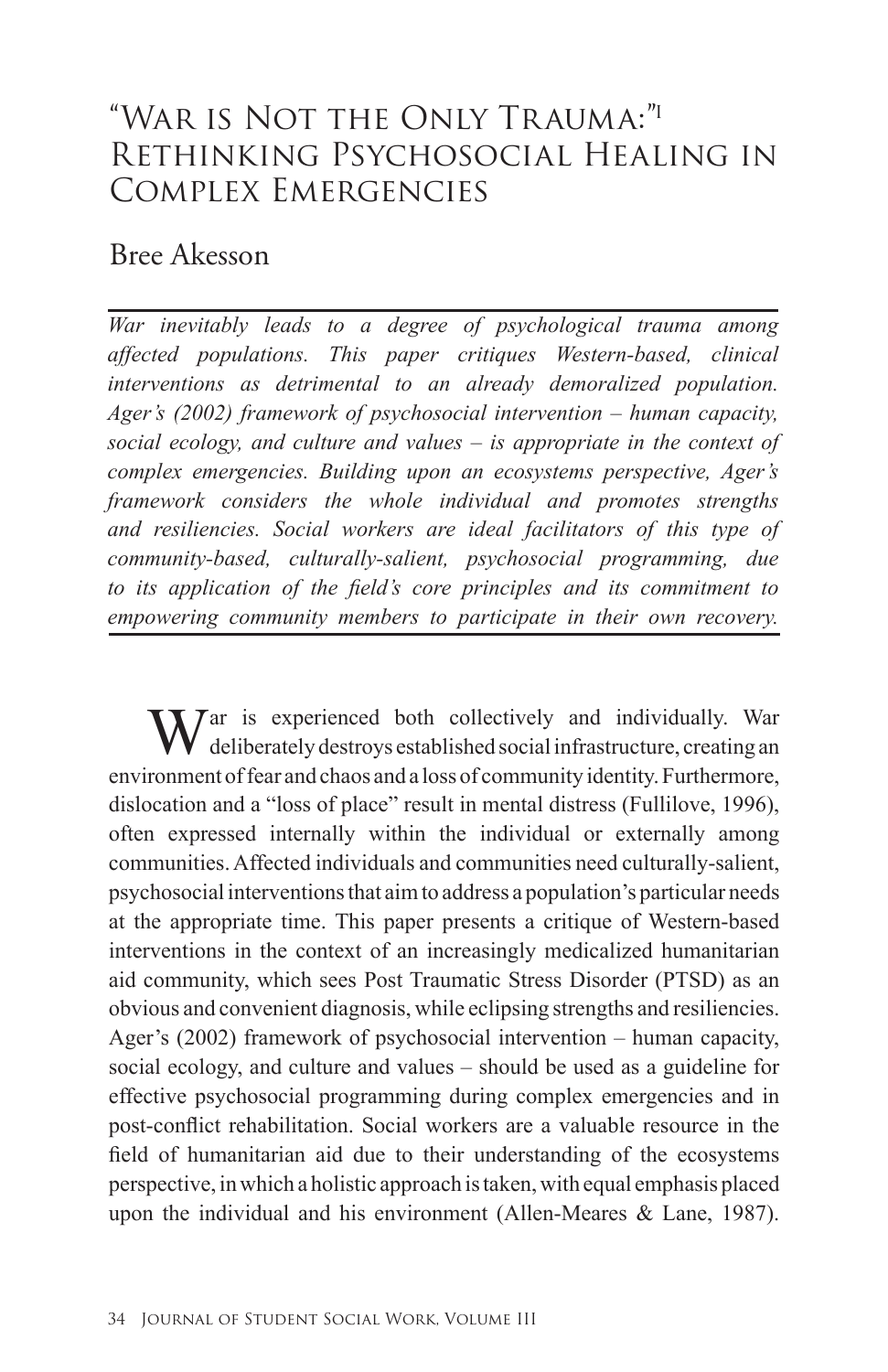### A Critique of Western-Based Interventions

Humanitarian workers focusing on psychosocial interventions during complex emergencies commonly rely on Western-based models of treatment, such as discursive talk therapy, medication management, and explanations that tend to pathologize experience (Psychosocial Working Group, 2005; Summerfield, 1999). These approaches may be in direct opposition to the cultural norms of the community affected by trauma. For example, Englund (1998) notes that Western therapists address nightmares as a mode of symptom management, whereas within specific cultures, nightmares are often seen as an element of the indigenous healing process.

 Summerfield (1999) views the imposition of Western-based therapies as an example of power and privileged knowledge being unduly forced on disenfranchised, war-ravaged communities. A Western-based approach tends to focus on the problems located within the individual, rather than focusing on the wholeness of the individual (Psychosocial Working Group, 2005), including the social systems within which the individual interacts. Western-based interventions have increasingly replaced the traditional mechanisms that communities have always utilized for support and healing, such as religious gatherings and community centers.

Western-based therapies cannot and should not replace local, cultural, and spiritually-based healing processes within a community, and interventions must be tailored to a population's needs. Narrative and discursive therapies may sometimes be appropriate modes of treatment, but there should be efforts within the humanitarian field to develop therapies that do not completely rely on discursive communication (Englund, 1998) and are responsive to the community's current circumstances.

#### Moving From PTSD Towards a Strengths-Based Approach

Humanitarian aid agencies commonly diagnose victims of trauma with PTSD, despite the diagnosis's potentially detrimental effects on a community's perception of its strengths and resiliencies. Categorizing displaced populations as affected by PTSD may further reinforce the definition of victim, pathologizing and trivializing a normal reaction to extraordinary circumstances (M. Grady, personal communication, December 4, 2004)<sup>II</sup>. The categorization of PTSD renders an individual victimized and disordered rather than resilient and active, diminishing his ability to contribute to capacity-building activities. Considering the status of an internally displaced person (IDP) or a refugee, one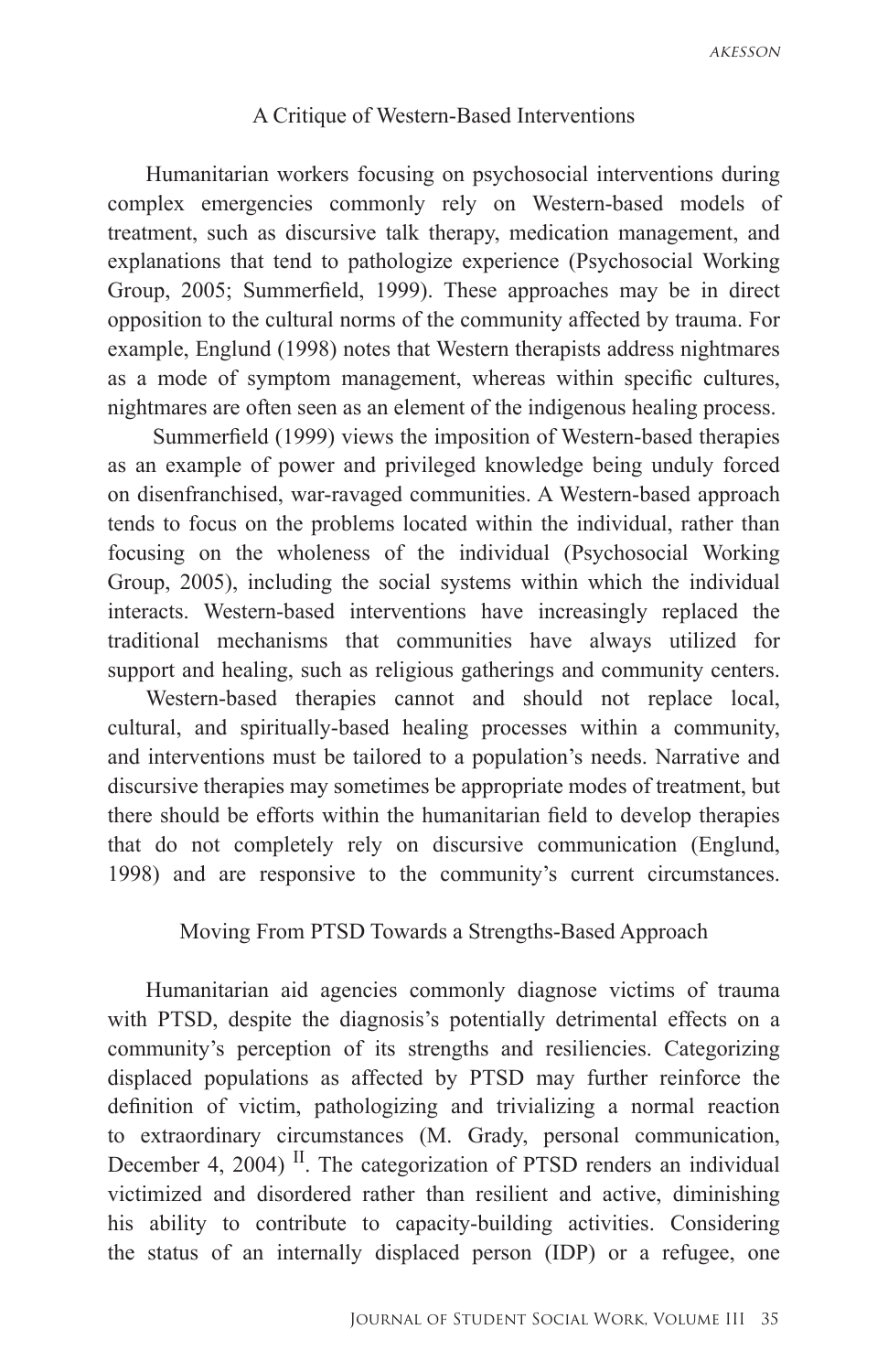must recognize the increasingly passive circumstances for a once independent individual. Merging this idea with the label of a PTSD diagnosis, there is a combination of demoralizing factors where "the lack of autonomy engenders hopelessness" (Van Damme, 1995, p. 361).

Social work embraces the holistic workings that circumscribe individuals that insular Western models may neglect. Social work practice interventions ideally focus on strengths and resiliencies rather than focusing solely on deficits or challenges. The experience of trauma is not the sum total but rather a part of the individual's life experience (H. Smith, personal communication, December 2, 2004)III. Interventions should aim to empower and build upon communities' present capacities. Communities have the ability to define their own difficulties and consequently design their own solutions. Interventions should be aimed at uncovering these abilities and then collaborating with affected individuals to provide assistance. Additionally, within program development, the partnering with indigenous professionals is a priority if sustainability is the goal of the psychosocial interventions (Ager, 1997). The most effective way to empower communities is to enable them to shape their own recovery.

#### Cross-Cultural Meanings Applied to Psychosocial Healing

 In some African languages there is no word for "stress" or "trauma" (Gourevitch, 1998; Summerfield, 1998). In other words, what is known in one culture may not be understood within the same context in another culture. When developing psychosocial programming, it is imperative to examine whose knowledge is being used to create the program – the indigenous knowledge or knowledge brought by the humanitarian community. Knowledge from both can be combined. Historically, however, the latter has often dominated relief efforts. Humanitarian workers must remember to work within the cultural framework of the population being served to understand how communities interpret their own specific, cultural knowledge. It is also critical to recognize the priorities within a particular emergency, allowing the programming to be specifically geared towards a population's needs.

However, without evidence of the generalizability or comparative efficacy of psychosocial programming, it is not likely to be used in other communities and less likely to have effects on large-scale policy changes (Psychosocial Working Group, 2005). This presents a problem for, "a degree of generalizability must be assumed, if lessons learned in one setting can be seen to benefit planning in another" (Ager, 1997, p. 403). Furthermore, any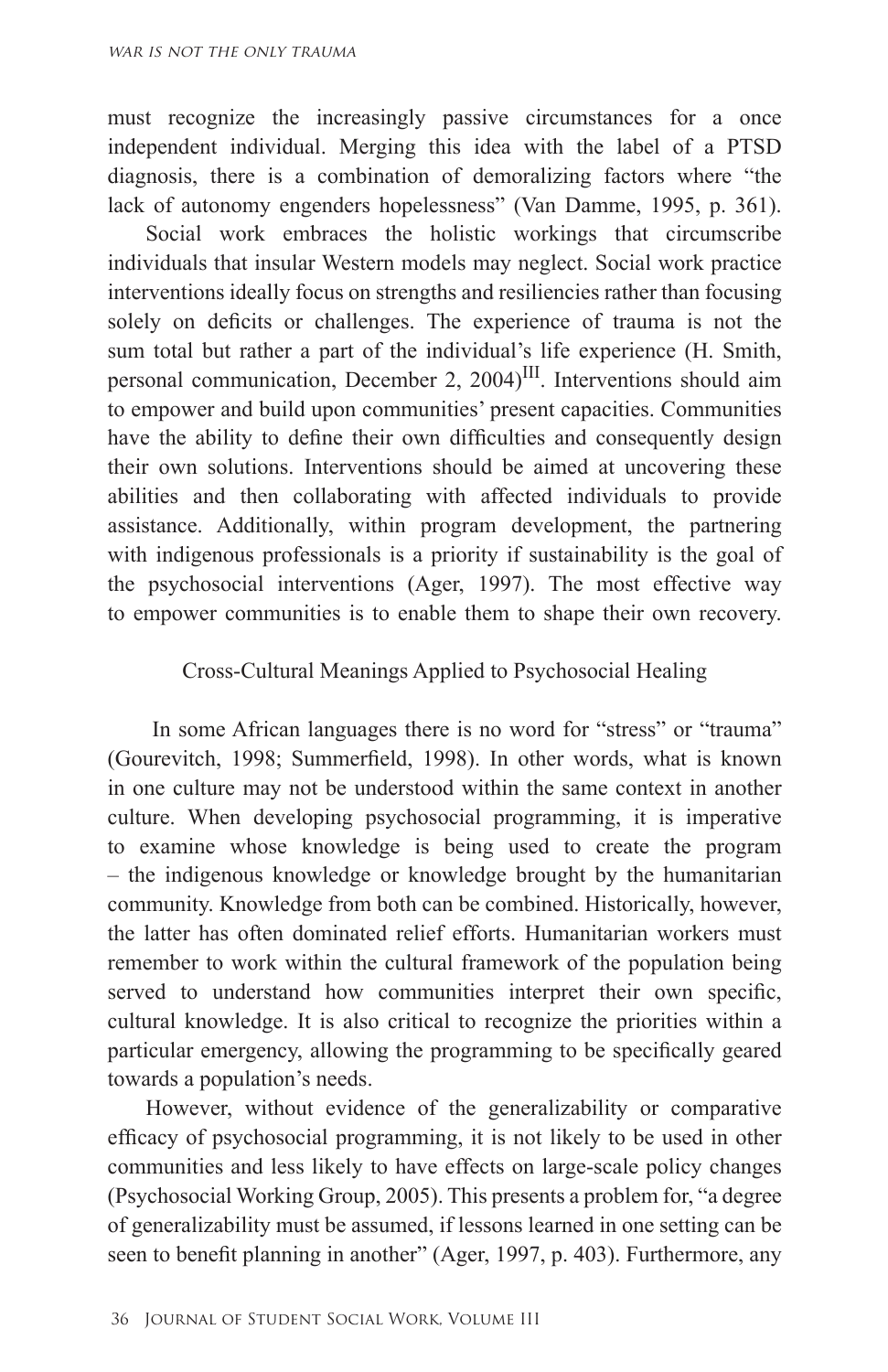$AKFSSON$ 

attempt to reproduce the same program in another community brings up issues of sustainability. Sustainability can be found in the general conceptual design of psychosocial programming, with the accepted notion that all programs will have to be adapted for the population's needs. A psychosocial intervention that does not pay heed to the community's indigenous mechanisms will inevitably be ineffective and unsustainable (Ager, 2002).

The individual is a part of his environment just as the environment is a part of the individual, and the individual's experiences are tied up in the experiences of the community (Turner, as cited in Englund, 1998). Community healing and rebuilding cannot be managed by outsiders (Summerfield, 1999); however, the humanitarian aid community can be catalysts and enablers. Humanitarian workers should evaluate whether indigenous or Western-based processes are exerting influence on programming, to what degree, and whether or not the two are compatible.

#### A New Framework for Psychosocial Healing

A mantra of modern social work practice is "to start where the client is" (Goldstein, 1983). Goldstein continues: "Starting where the client is assures that the client's values, needs, and individuality will take precedence, and that his or her rights will prevail" (p. 268). Social work values suggest that helping can only be achieved when the helper truly has a sense of who the client is and what the needs of the client are. Humanitarian aid must also go where the needs of the communities are and address urgent concerns, while not eclipsing the dignity and worth of these populations (Summerfield, 1999, p. 1461). In addressing the needs of individuals affected by complex emergencies, Ager (2002) proposes three areas to be restored to pre-conflict functioning in order to restore psychosocial well-being: enhancing human capacity such as technical skills and knowledge, maintaining or increasing social connections within communities, and encouraging the reinstitution of culture and values such as places of worship and traditional ceremonies.

Human capacity involves community development, vocational training, and skills building. Populations affected by complex emergencies often (and understandably) direct their efforts outwards towards their damaged communities, rather than inward, towards their mental processes (Summerfield, 1999). An important goal of all humanitarian aid programming should be community input and ownership of the work being facilitated within their community. Developing the population's human capacity is a way to accomplish this goal. Humanitarian aid must not ignore the human resources available within communities, as utilizing community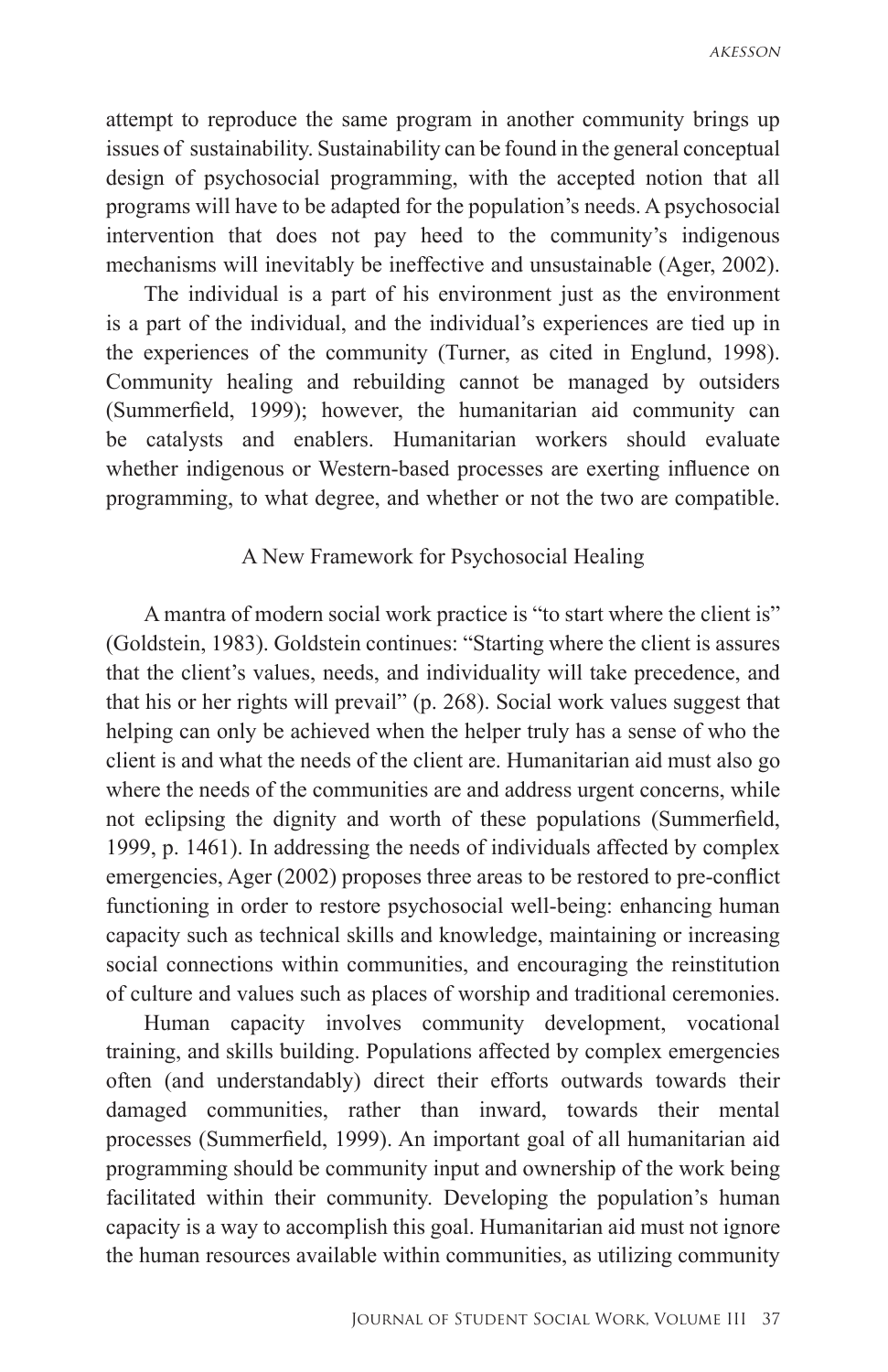members serves a two-fold purpose: identifying patterns of community strength and weakness and building and reinforcing local capacities.

Social ecology is another key component to psychosocial recovery. In Gourevitch's (1998) account of the Rwandan genocide, he notes:

…once the threat of bodily annihilation is relieved, the soul still requires preservation, and a wounded soul becomes the source of its own affliction; it cannot nurse itself directly…when it comes to soul preservation, the urge to look after others is often greater than the urge to look after oneself (p. 228).

From a programming perspective, Englund (1998) concurs that social engagement within an individual's community is an essential way for refugees to regain or maintain psychosocial well-being. Summerfield (1999) notes that death rates are two to three times higher for individuals who lack social supports; therefore, addressing individuals' social needs should be a priority in humanitarian response. Ager (1997) comments on the importance of maintaining social systems during conflicts, referring to the role that "protective or ameliorative influences" such as family members, social systems, and personal beliefs (p. 404) play in psychosocial interventions.

As for Ager's (2002) third area of psychosocial resources, the mental health of individuals affected by complex emergencies may depend on their ability to carry out culturally significant practices, such as religious prayer and cultural rituals. These rites allow individuals to continue to evolve spiritually, and in many instances, signify an intense transformative process (Englund, 1998). Informal and anecdotal evidence abounds regarding the positive effects of the reestablishment of cultural norms within communities. Eisenbruch (as cited in Summerfield, 1999) notes the positive use of traditional healers among Cambodian refugees affected by the Khmer Rouge regime. Englund also highlights the importance of death rituals, such as exorcisms of the spirits of the dead, as a form of psychosocial healing among Mozambican refugees in Malawi. An indigenous healing program has been developed in Uige, Angola, to provide former child soldiers with an elaborate ceremony when they return to their home villages, symbolically representing psychological healing and community acceptance (Green & Honwana, 1999). Ager (2002) speaks of other Angolan communities who have utilized traditional medicine and church movements to alleviate suffering and have participated in the reestablishment of community meals ("sewa senbet") around the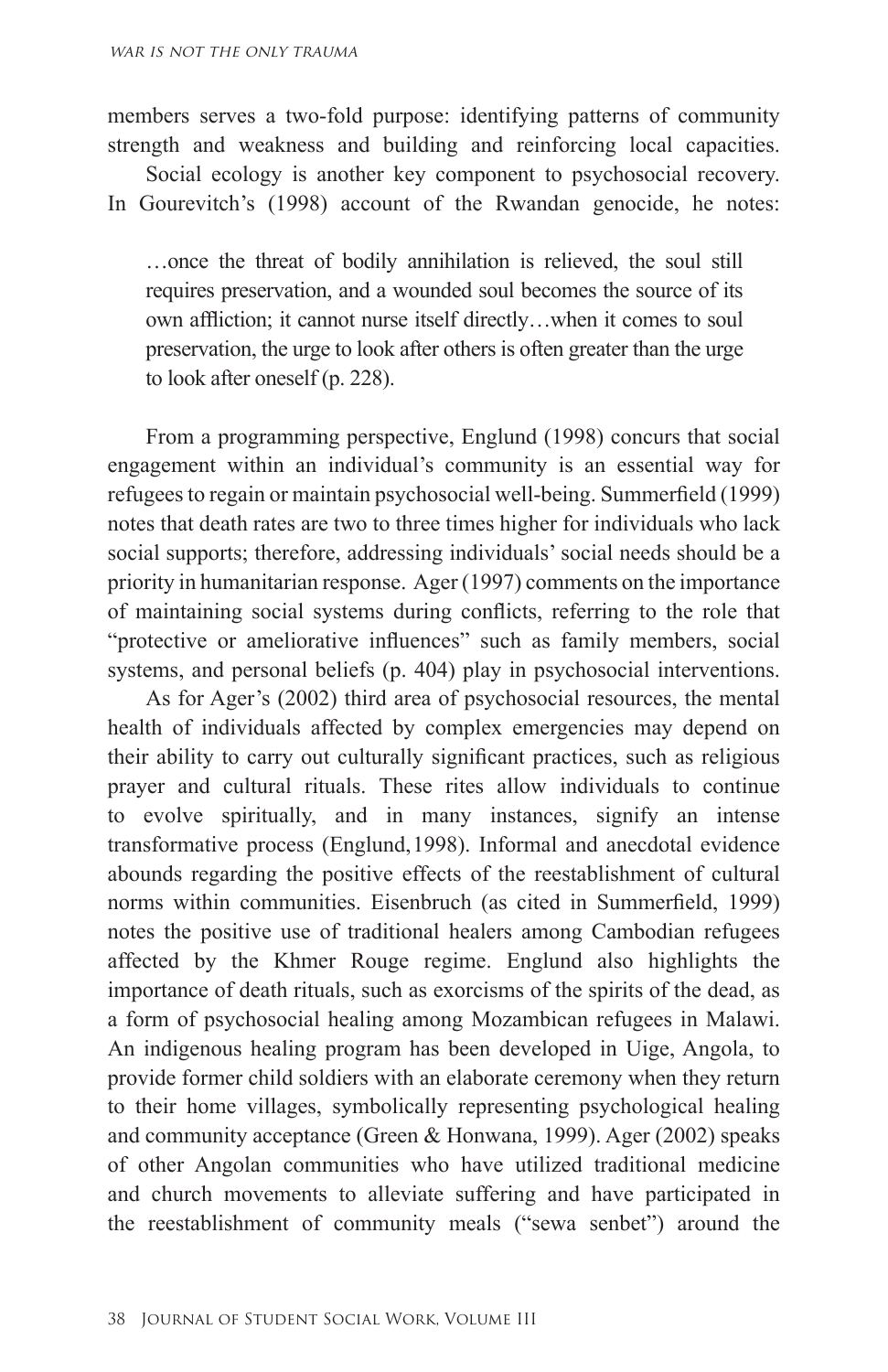community, thereby creating a space for community development and psychosocial support.

Ager (as cited in Summerfield, 1999) suggests there is a place for a targeted clinical response as well, since there will be individuals who do develop severe mental disorders that community-based interventions cannot address. Such targeted therapeutic responses should only be used after intact supportive networks, such as the ones described above, have been employed, ensuring that the voices of the people that the humanitarian world intends to assist are rightly heard. In many cases of war-related mental trauma, however, the individual has not lost his mind, but rather his world (Summerfield, 2003). It is up to the humanitarian community to help the individual rebuild his world.

The Future of Psychosocial Interventions in Complex Emergencies

While there may be friction between psychosocial programming and basic humanitarian assistance, humanitarian aid agencies must define what the top priorities are in a particular emergency. Most experts define water and sanitation, immunizations, food and nutrition, and medical care as priorities in complex emergencies with the overarching goal of reducing morbidity and mortality (Leaning, Briggs, & Chen, 1999; Medicines Sans Frontieres, 1997; Salama, Spiegel, Talley, & Waldman, 2004). Psychosocial assistance providers must carve out a place for mental health interventions, acknowledging that the alleviation of psychological suffering should also be a priority. Nevertheless, such efforts are difficult when there is only anecdotal and qualitative evidence that psychosocial interventions are effective (Palmer, 2002; Psychosocial Working Group, 2005; Salama et al.). In a field where humanitarian assistance is intrinsically dependent upon donor money, it is difficult for indigenous, community-based programming, such as the culturally-relevant, psychosocial programming discussed in this paper, to gain the support it needs without evidence-based proof of its efficacy.

A recent study among children in Afghanistan (Psychosocial Working Group, 2005) attempted to provide quantitative evidence that communitybased psychosocial interventions were effective. Researchers aimed to identify and reduce threats to war-affected children's well-being and encourage the development of social systems and individual capacities. The study was designed to compare the effects of the implementation of psychosocial programming ("child centered spaces") with the implementation of a water-sanitation project (the construction of water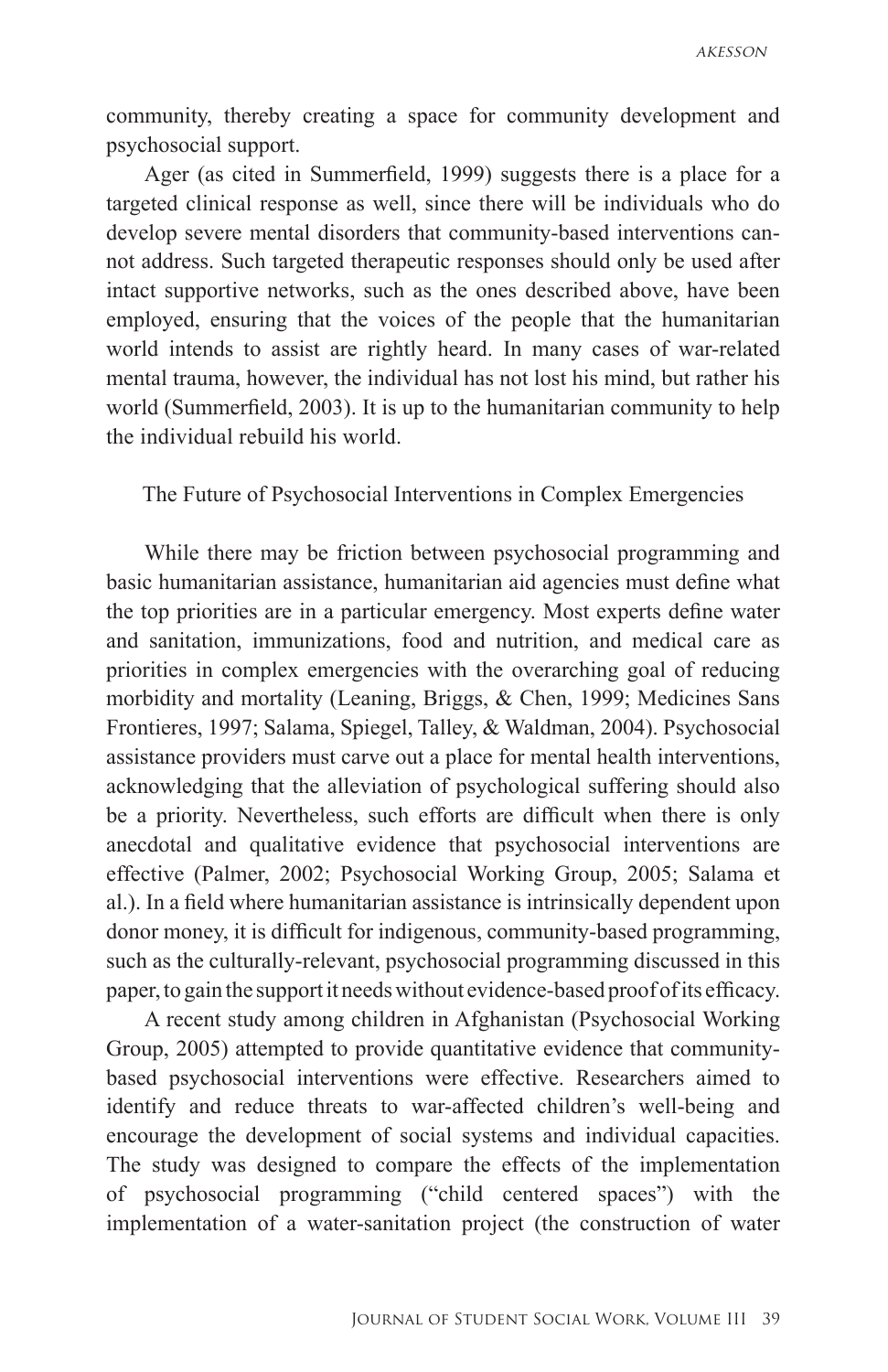wells) on the well-being of children in various communities throughout Afghanistan. Although the results did not show that either program had a greater impact, the study data proved that both interventions had value to the study participants. Furthermore, this study provided a template for future quantitative research.

The ways in which psychosocial interventions can be applied to everyday humanitarian activities within a refugee community are limitless. Psychosocial services do not have to be a separate entity from other services provided by humanitarian agencies. Mothers can be trained at therapeutic feeding centers to educate others in their community about malnutrition. Members of the refugee community can assist with local water and sanitation projects. The development of "child-friendly spaces" in IDP camps can help alleviate the tedious, toxic atmosphere that surrounds children daily (G. Martone, personal communication, September  $22$ ,  $2004$ <sup>IV</sup>. Mobilizing educators and children into schools within resettlement camps serves a two-fold purpose for the children and the adults working with them. It is essential that humanitarian aid support the rituals that war-affected populations go through to complete the mourning process: providing burial materials for families, assistance for funeral arrangements, and additional food for funeral parties (Englund, 1998).

Effective social workers employ an ecological systems theory in their work with individuals and communities, conceptualizing individuals as participants within a number of social structures. Furthermore, social workers promote self-determination, help develop individual agency, and build upon the understanding that individuals and communities have the capacity to address their own needs (National Association of Social Workers, 1996). These social work values are consistent with effective, communitybased, and culturally-salient psychosocial practice. With this in mind, social workers should assist in the development of all sector objectives during complex emergencies, utilizing their ability to conceptualize appropriate psychosocial interventions throughout all levels of humanitarian relief.

Every step away from war brings its own difficulties, as communities struggle to rebuild and heal. The detrimental effects of war among culturally rich communities cannot be ameliorated by Western-based models, which can overlook resiliencies and strengths. To meet the needs of communities, collective capacities, social connections, and cultural values must be cultivated. Social workers play a vital role in addressing the consequences of war among affected populations by assisting in the rebuilding of infrastructures, tangibly and emotionally, at the individual level and at the community level.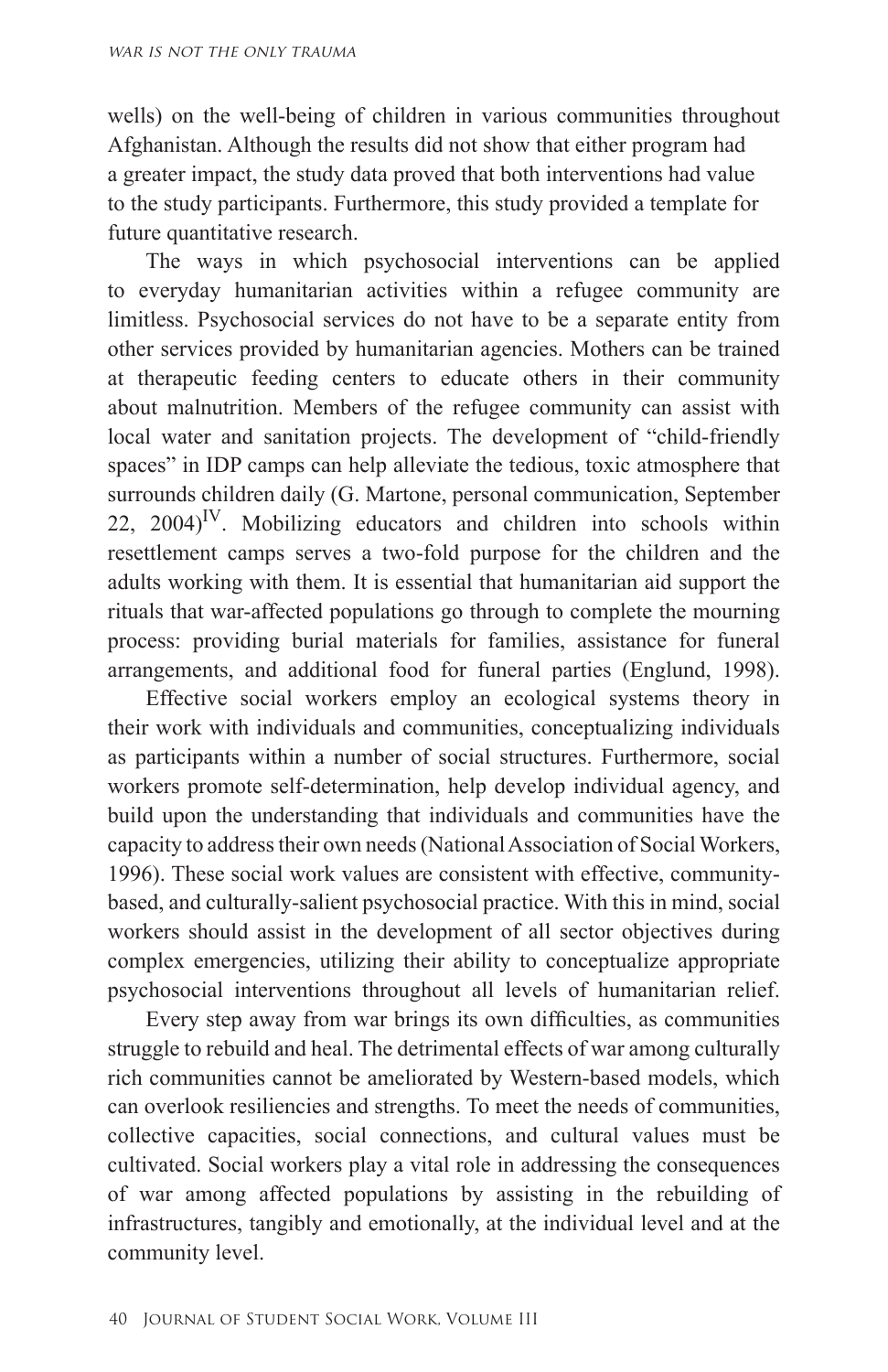#### Endnotes

<sup>I</sup> In DeVries, 1998, p. 1580.

II Dr. Martha Grady is a psychotherapist based in New York City's White Institute, who works with children affected by war-related trauma. This reference is from a December 4, 2004 lecture entitled, "Psychotherapy with Refugees of Trauma."<br><sup>III</sup> Hawthorne E. Smith is a psychologist and the Co-Director of Clinical

Services at Bellevue/NYU's Survivors of Torture program, which provides multidisciplinary treatment and case management services to survivors of political torture and their families residing in New York City. This reference is from a December 2, 2004 lecture entitled, "Therapeutic Work with African Victims of Torture."

<sup>IV</sup> Gerald Martone is the Director of the Emergency Response Unit for the International Rescue Committee, a global non-governmental organization that provides humanitarian assistance to those affected by complex emergencies. This reference is from a September 22, 2004 lecture entitled, "Current Operational Issues in Humanitarian Efforts: Sudan's Silent Tragedy."

#### References

- Ager, A. (1997). Tensions in the psychosocial discourse: Implications for the planning of interventions with war-affected populations. *Development in Practice, 7*(4), 402-407.
- Ager, A. (2002). Psychosocial needs in complex emergencies. *The Lancet, 360*, S43-S44.
- Allen-Meares, P. & Lane, B. A. (1987). Grounding social work practice in theory: Ecosystems. *Social Casework: The Journal of Contemporary Social Work, 68*(9), 515-521.
- DeVries, F. (1998). To make a drama out of trauma is fully justified. *The Lancet, 351*, 1579-1580.
- Englund, H. (1998). Death, trauma and ritual: Mozambican refugees in Malawi. *Social Science Medicine, 9*, 1165-1174.
- Fullilove, M. (1996). Psychiatric implications of displacement: Contributions from the psychology of place. *The American Journal of Psychiatry, 153*(12), 1516-1523.
- Goldstein, H. (1983). Starting where the client is. *Social Casework, 64*(5), 267 -275.

Gourevitch, P. (1998). *We wish to inform you that tomorrow we will be killed with our families: Stories from Rwanda*. New York, NY: Picador.